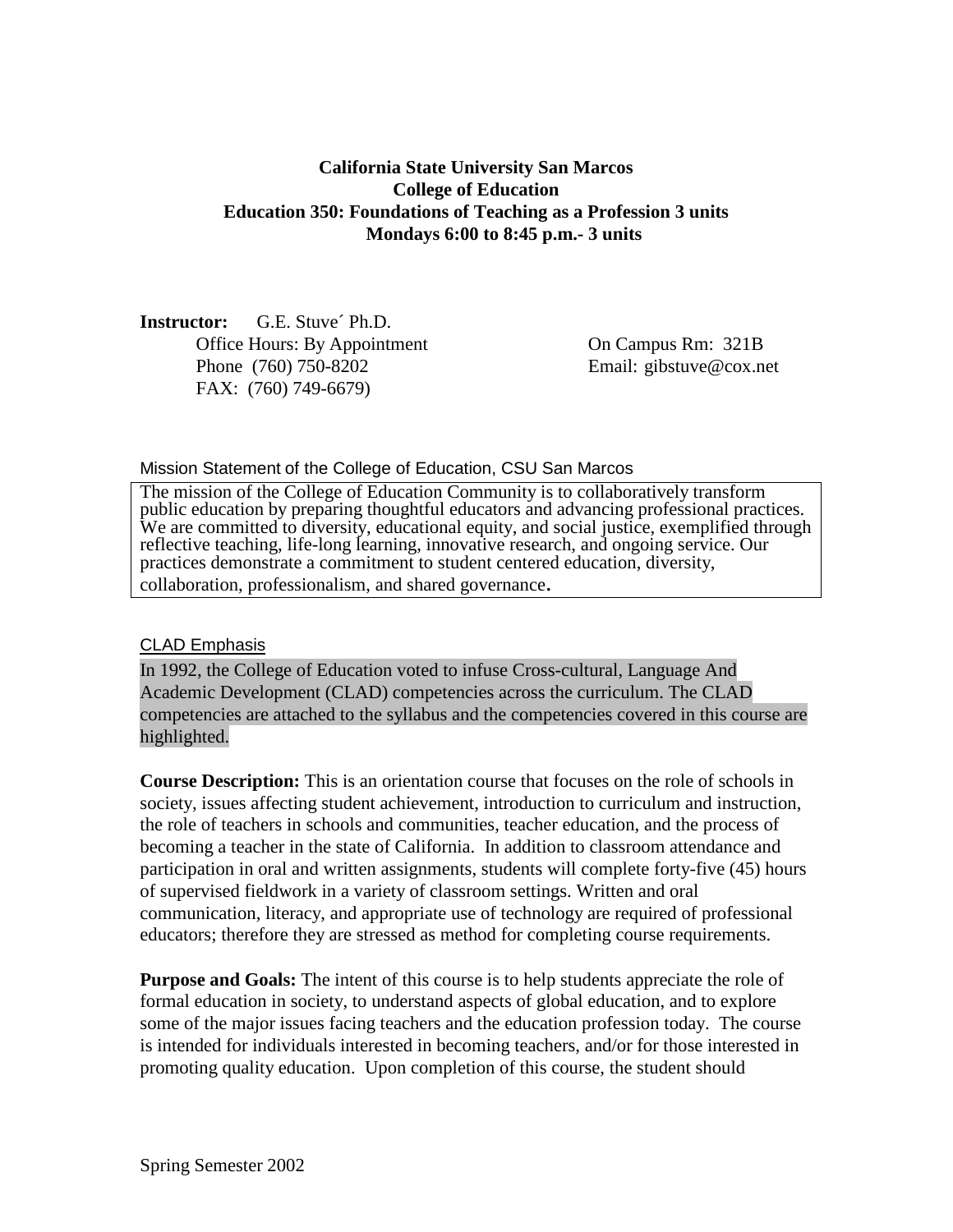understand the nature of formalized education in the United States and should be able to assess his/her interest in teaching as a career. Major topics include:

- Understanding the role of schools in society.
- Exploring philosophies and contemporary issues in education.
- Understanding the history, rationale, and legal foundations of inclusive education.
- Understanding the qualifications and credentialing process to teach in California.
- Understanding and appreciating the student as an individual.
- Assessing the roles of teachers in schools and in the education of all children.
- Understanding factors affecting student achievement.
- Understanding critical issues in curriculum and instruction.
- Clarification of motives for choosing teaching as a career.
- Understanding educational reform movements

#### **Required Materials:**

Segall, W.E., and Wilson, A.V. (1998). Introduction to Education: Teaching in a Diverse Society. New York: MacMillan.

Kidder,Tracy (1989). Among Schoolchildren. Boston: Houghton-Mifflin.

Villa, Rachard A. and Thousand, Jacqueline S. (1995). Creating an Inclusinve School. Alexandria, VA: Association for Supervision and Curriculum Development.

### **Suggested Texts/readings**

Meier, Daniel R. (1997). Learning in Small Moments: Life in an Urban Classroom. New York: Teachers College Press.

Kozol, J. (1991). Savage Inequalities: Children in America's Schools. New York: Harper.

State Reports and reform documents; "It's Elementary," "Caught in the Middle," "Ready or Not," "Second to None," and other works supplied and/or approved by the instructor.

Ryan, K. & Cooper, J.M. (1998). Kaleidscope. Houghton-Mifflin.

### **Course Requirements**

*General Expectations*: This course is designed for dynamic learning where students take an active part in the learning process. It is therefore essential that students come to class prepared to discuss required readings, submit required assignments, conduct research, lead discussions, and participate in group activities.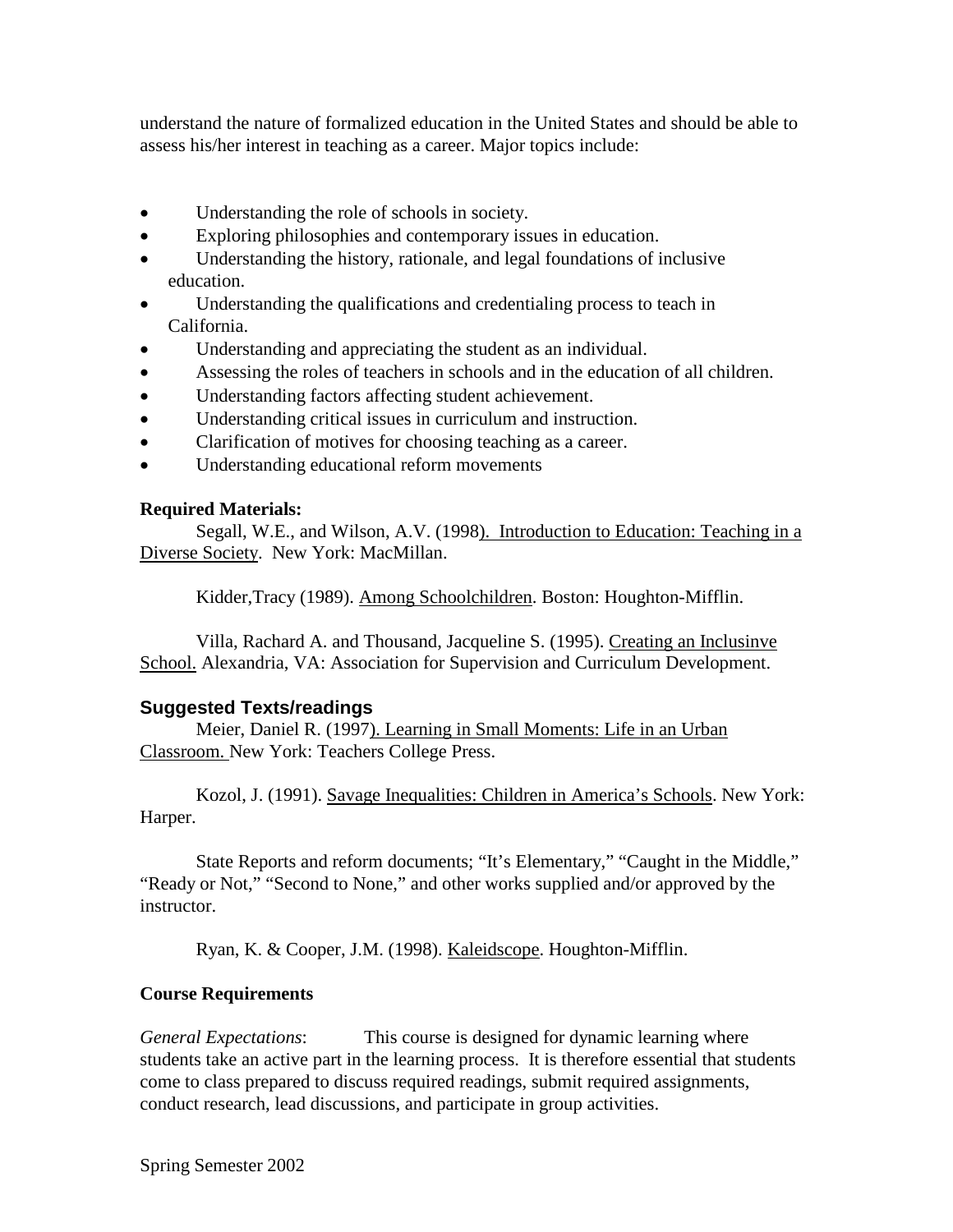Under new provisions of state law, institutions of higher education are to spell out specific behaviors students will be able to perform after successfully completing a course of study. The behaviors listed below have been adopted for this class.

# *Standards of Quality and Effectiveness for Professional Teacher Preparation Programs*

*Students successfully completing Education 350:*

- are aware of their own personal values and biases and recognize ways in which these values and biases affect the teaching and learning of students.
- resist racism and acts of intolerance.

appropriately manage their professional time spent in teaching responsibilities to ensure that academic goals are met.

- understand and honor legal and professional obligations to protect the privacy, health, and safety of students, families, and other school professionals
- are aware of and act in accordance with ethical considerations
- they model ethical behaviors for students.
- understand and honor all laws relating to professional misconduct and moral fitness.
- know and use principles of universal design to differentiate instruction and develop accommodations and modifications in curriculum, assessment, and instruction in order to ensure that special populations including students with identified disabilities, students with behavior intervention plans, and students considered gifted and talented have access to and actively participate in the general education core curriculum.
- can articulate the rationale for inclusive educational opportunities for all students.
- are familiar with major disability characteristics and strategies for accommodating those differences in the classroom. They know the eligibility criteria for special services (e.g., special education, gifted and talented services
- are familiar with their legal and ethical responsibilities to participate in the Individual Education Program (IEP) process and implement students' IEPs with integrity.
- use pre-referral processes such as the Student Study Team and consultation with general and special education colleagues rather than automatic referral of students to special education or other exceptional services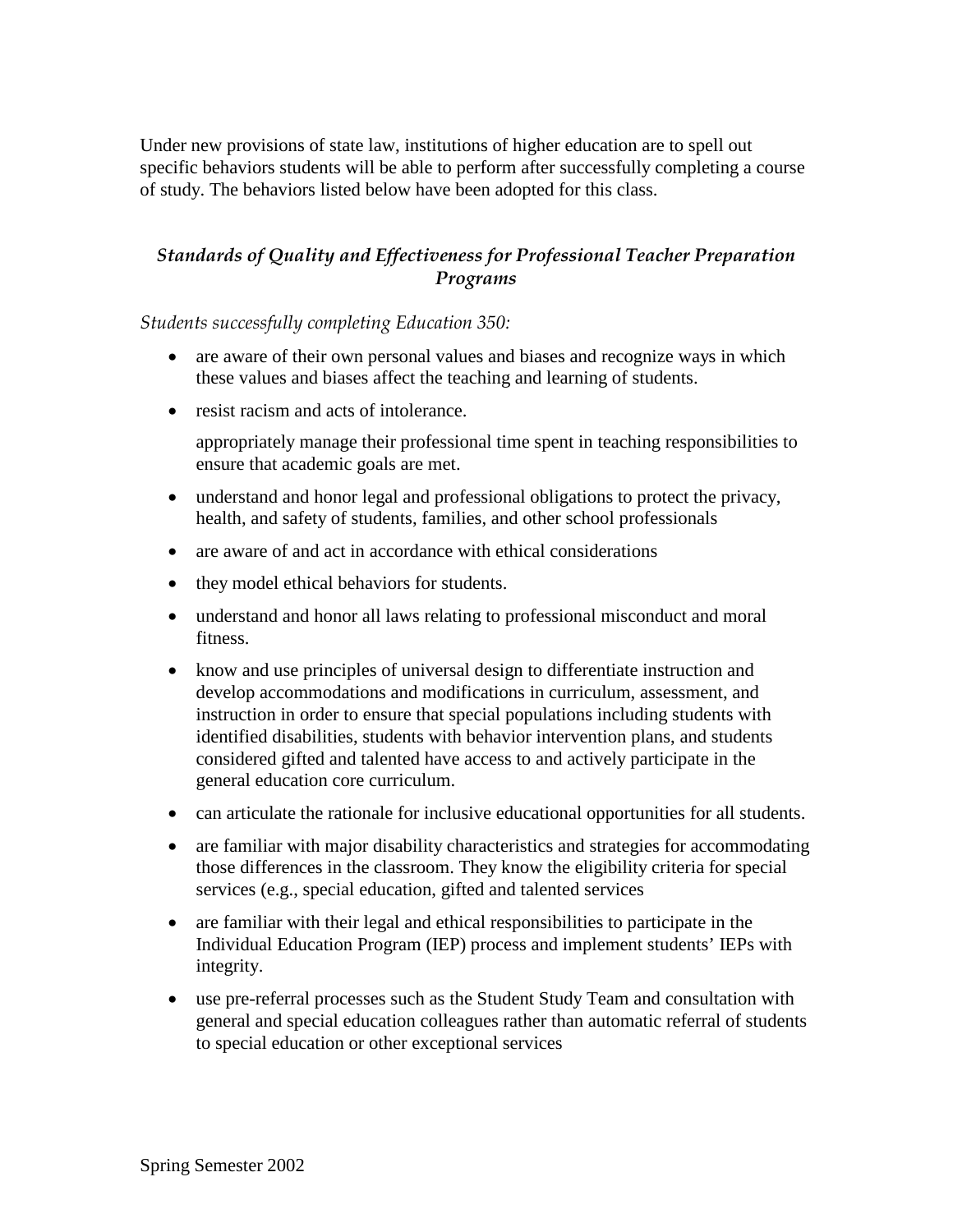- collaborate with special educators and other specialized support personnel to plan for, teach, and assess the students with special characteristics for whom they are responsible
- use natural peer supports (e.g., partner learning, peer tutoring, classroom meetings), collaborative teaching and learning methods, and other appropriate materials and technologies (including assistive technologies) to a) create a caring classroom community in which students value one another's differences, b) develop the social competence of and relationships among class members, and c) meet the educational and social/emotional needs of individual students

*Attendance:* **The attendance policy of the College of Education (COE): Due to the dynamic and interactive nature of courses in the COE, all students are expected to attend all classes and participate actively. At a minimum, students must attend more than eighty percent of class time, or s/he may not receive a passing grade for the course at the discretion of the instructor. If you miss two class session or are late (or leave early) more than three sessions, you cannot receive a grade of "A". If you miss three class sessions, your highest possible grade is a "C+" Should you have extenuating circumstances, contact the instructor as soon as possible**

*Fieldwork*: In addition to in-class work, assigned readings, and projects, students will be expected to observe a minimum of 45 hours in public schools. Each student will maintain a journal, documenting interesting observations, analysis and questions generated from observations of classrooms in various educational settings (see guidelines for field experience.) Written reports of these visits and the observation forms will be submitted on three dates listed on the tentative class schedule. These reports will be included in determining the final grade. These "field experiences may be included in the requirements for admission to the CSUSM Teacher Credential program.

*Reading Log*: Students are expected to read and keep a log summarizing at least one article **each week** selected from newspapers, magazines, and/or professional journals(10 required). The articles chosen should relate to education in general and to the topics mentioned in the text and the course syllabus. The first reading log is due the second week of class. You may be asked to share these articles with other students. The log will be collected and will be reflected in the final grade. Entries in the log are to provide the following:

- title, source, date of the article, and the log number  $-i.e.,$  "Log  $\#2"$ "
- a brief summary of the main points
- personal reflections

*Teacher Interview:* Students will interview a teacher and write a 3 to 4 page summary of the information learned. Specific details are attached and will be discussed in the first class.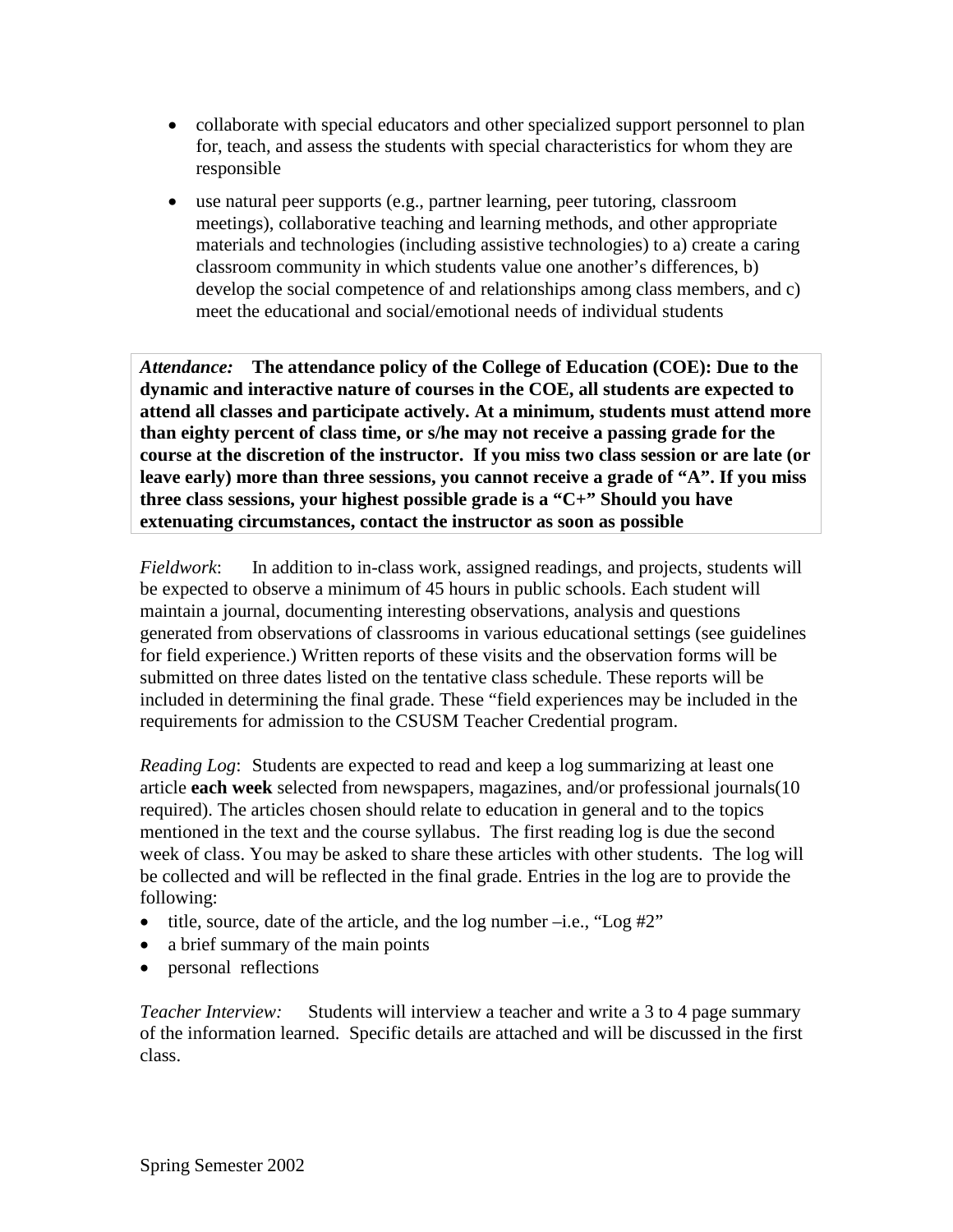*Oral Report:* Each student will participate in an oral presentation on a major contemporary issue in education or present a brief summary of a book provided by the instructor. The topics and the assessment plan will be discussed more thoroughly in class.

*Technology Assignments*: Students are expected to demonstrate competency in the use of various forms of technology (i.e., word processing, electronic mail, use of the Internet, and/or multimedia presentations).

**Grading Policy**: From time to time the instructor will administer a short assessment to determine student comprehension of the concepts being presented in class discussions and lectures. The following elements will be considered in determining the final grade: Attendance and Class Participation (10 points), Reading Logs (20 points), Teacher Interview (10 points), Oral Report(10points), Technology Assignments (5) points, Field Experience (25 points) and Final Exam (20points.)

The total number of points earned out of 100 possible will determine grades.

|         | 100-93 | A-92-90 | $B+88-89$     | B 83-87   | $B - 80 - 82$ |
|---------|--------|---------|---------------|-----------|---------------|
| $C_{+}$ | 78-79  | C 73-77 | $C - 70 - 72$ | D $60-69$ | $F$ 59-0      |

## TENTATIVE CLASS SCHEDULE

| <b>Date</b> | <b>Topic</b>                                                                                                                                                         | <b>Assignment</b>                                         |
|-------------|----------------------------------------------------------------------------------------------------------------------------------------------------------------------|-----------------------------------------------------------|
| 2/4         | Course overview, introductions, field experience<br>guidelines;, discussion-"Why do you want to become<br>a teacher"                                                 | <b>Read S&amp;W</b><br>Ch.1 & 4<br>Interview a<br>teacher |
| 2/11        | Overview of the credentialing process, and future<br>assignments                                                                                                     |                                                           |
| 2/18        | Discussion of teacher interviews-lecture on Historical<br>Foundations-Current and past roles of schools in<br>society                                                | Read S&W.<br>Ch.11                                        |
| 2/25        | Fieldwork Discussion #1. - focus on school climate,<br>children at play<br>Discuss of categorical programs: GATE, Special<br>Education, LEP/NEP (ELL). Title I, etc. | Technology<br>assignment<br><b>Read S&amp;W</b><br>Ch.8   |
| 3/4         | School Governance, role of the state, county and local<br>school districts. Superintendent, Board power and<br>responsibilities                                      | Read S&W<br>Chapters 14<br>& 9                            |
| 3/11        | <b>Teacher Unions- Teacher Ethics and School Law</b><br><b>Educational Philosophies. Field Experience</b><br>Discussion #2.                                          | S&W Ch.6& 7                                               |